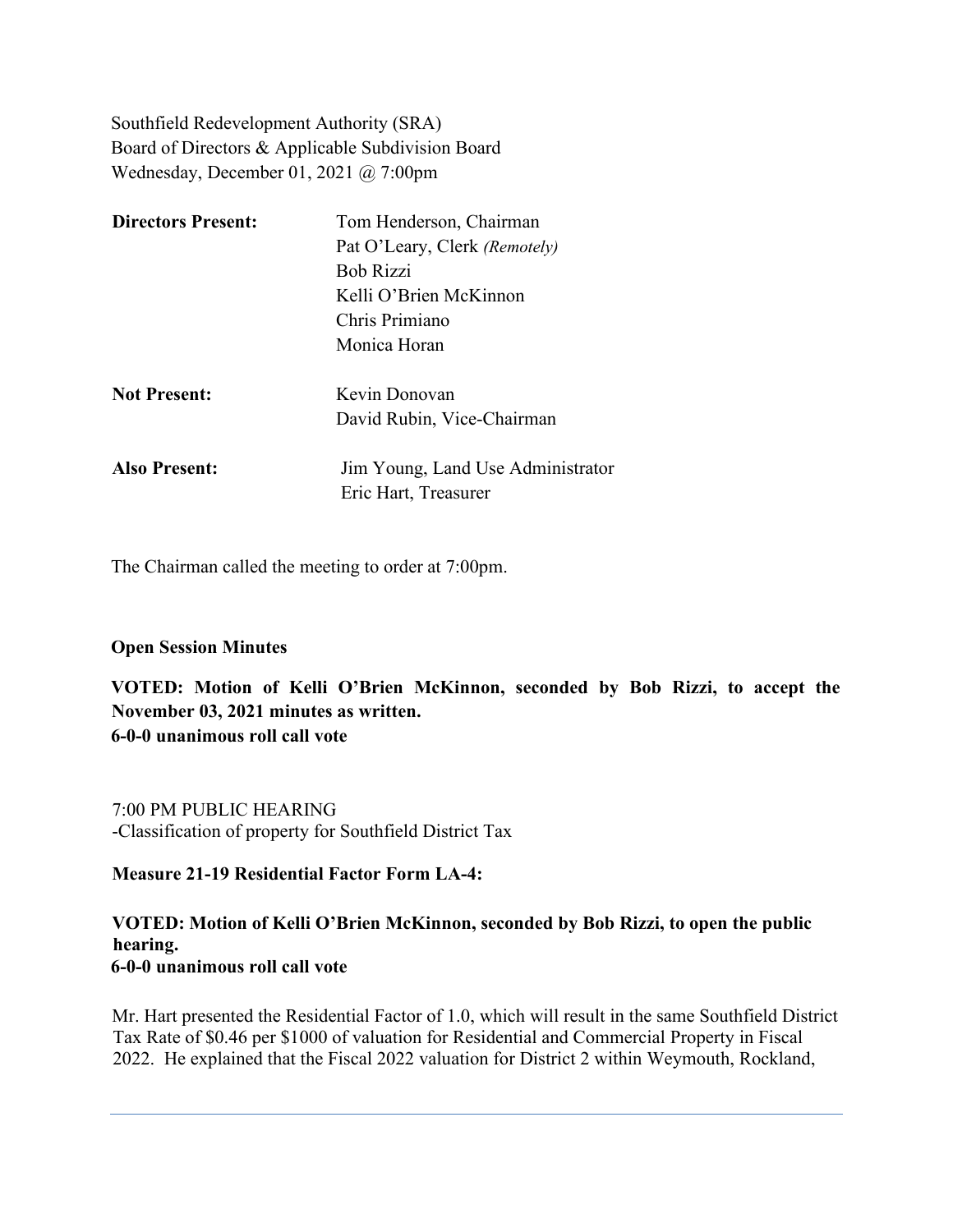and Abington increased \$27.8 million to \$471,793,520 from \$443,912,930 valuation of Fiscal 2021.

**VOTED: Motion of Kelli O'Brien McKinnon, seconded by Bob Rizzi, that the Board of Directors moves to set the Residential Factor to 1 resulting in the same tax rates for Commercial and Residential Property of \$0.46 per thousand of values. 6-0-0 unanimous roll call vote**

*Public Comments:* none

**Treasurer's Report**  -Finalize Fiscal Year 2022 Budget

## **Measure 21-20 Budget Amendment Fiscal 2022:**

Mr. Hart said, as a result of recent MUNICAP calculations, the debt can be reduced by \$14,573, which will be reduce the General Fund budget to \$2,565,100.

**VOTED: Motion of Chris Primiano, seconded by Kelli O'Brien McKinnon, to close the public hearing. 6-0-0 unanimous roll call vote**

**VOTED: Motion of Chris Primiano, seconded by Kelli O'Brien McKinnon, that the Board of Directors moves to reduce the Debt Section of the Fiscal 2022 budget by \$14,573, amending the amount from \$1,184,673 to \$1,170,100, and further reducing the total General Fund budget from \$2,579,673 to \$2,565,100. 6-0-0 unanimous roll call vote**

**Economic Development Conveyance Purchase Agreement between U.S. Navy and SRA** -Consideration of Escrow Agreement for the Year 4 and Year 5 EDC Installment Payments

Mr. Twohig, New England Development, said this is a very positive development from the Navy. The payment due on December  $15<sup>th</sup>$ , will be funded by Washington Capital and paid through the SRA. The Navy has agreed to escrow the funds for environmental cleanup.

#### *Public comments:* none

**VOTED: Motion of Kelli O'Brien McKinnon, seconded by Pat O'Leary, to allow the Chairman to approve the draft letter and allow the Chair to execute upon the approval of changes by the Navy and not to release until funds are received from Washington Capital. 6-0-0 unanimous roll call vote**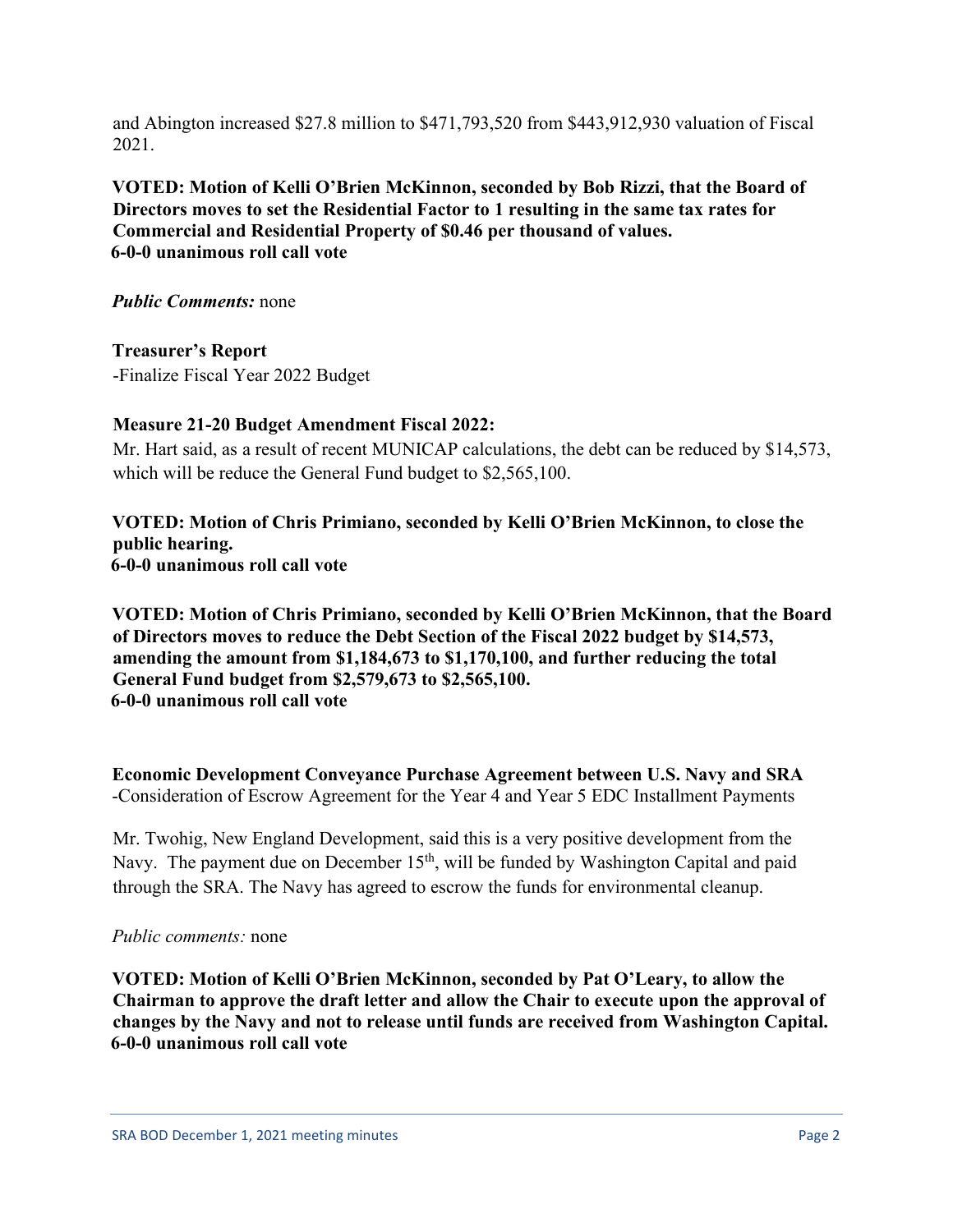# **Applicable Subdivision Board**

-Ninth Revision to Phase 1A Definitive Subdivision Plan (a.k.a. Dorset Park) Request to Release Performance Bond and Execute Street Acceptance Plans for Snow Bird Avenue

# **Measure 21-18 Bond Release & Street Acceptance Plan:**

Chairman Henderson said the irrigation issue with the developer, Northland, has been an ongoing problem. To release the bond and turn the project over to the Homeowners Association, a minor modification is being requested to remove this right-of-way irrigation from the bond. The Homeowners Association has worked out an agreement with Northland for \$25,000 going directly to the HOA.

**VOTED: Motion of Kelli O'Brien McKinnon, seconded by Bob Rizzi, to move that the Applicable Subdivision Board allow a minor modification to the Ninth Revision of the Phase 1A Definitive Subdivision Plan (a.k.a. the Dorset Park Project) by removing the Snow Bird Avenue right-of-way irrigation system scope of work.** 

**VOTED: Motion of Kelli O'Brien McKinnon, seconded by Bob Rizzi, to move that the Applicable Subdivision Board approve the release of Dorset Park LLC's Performance Bond #41323813 for the Ninth Revision of the Phase 1A Definitive Subdivision Plan (a.k.a. the Dorset Park Project), and to execute the Street Acceptance Plans for Snow Bird Avenue as presented.** 

**Public Comments:** none

**Topics Not Reasonably Anticipated by the Chairman 48 hours in advance of the Meeting:** none

**Next Meeting:** To be announced

**EXECUTIVE SESSION:** to discuss strategy with respect to contract negotiations with nonunion personnel (Land Use Administrator and Treasurer), and not to reconvene in Open Session.

**VOTED: Motion of Bob Rizzi, seconded by Kelli O'Brien McKinnon, to go into Executive Session and not to reconvene in Open Session. 6-0-0 unanimous roll call vote** 

*Went into Executive Session at 7:20pm.*